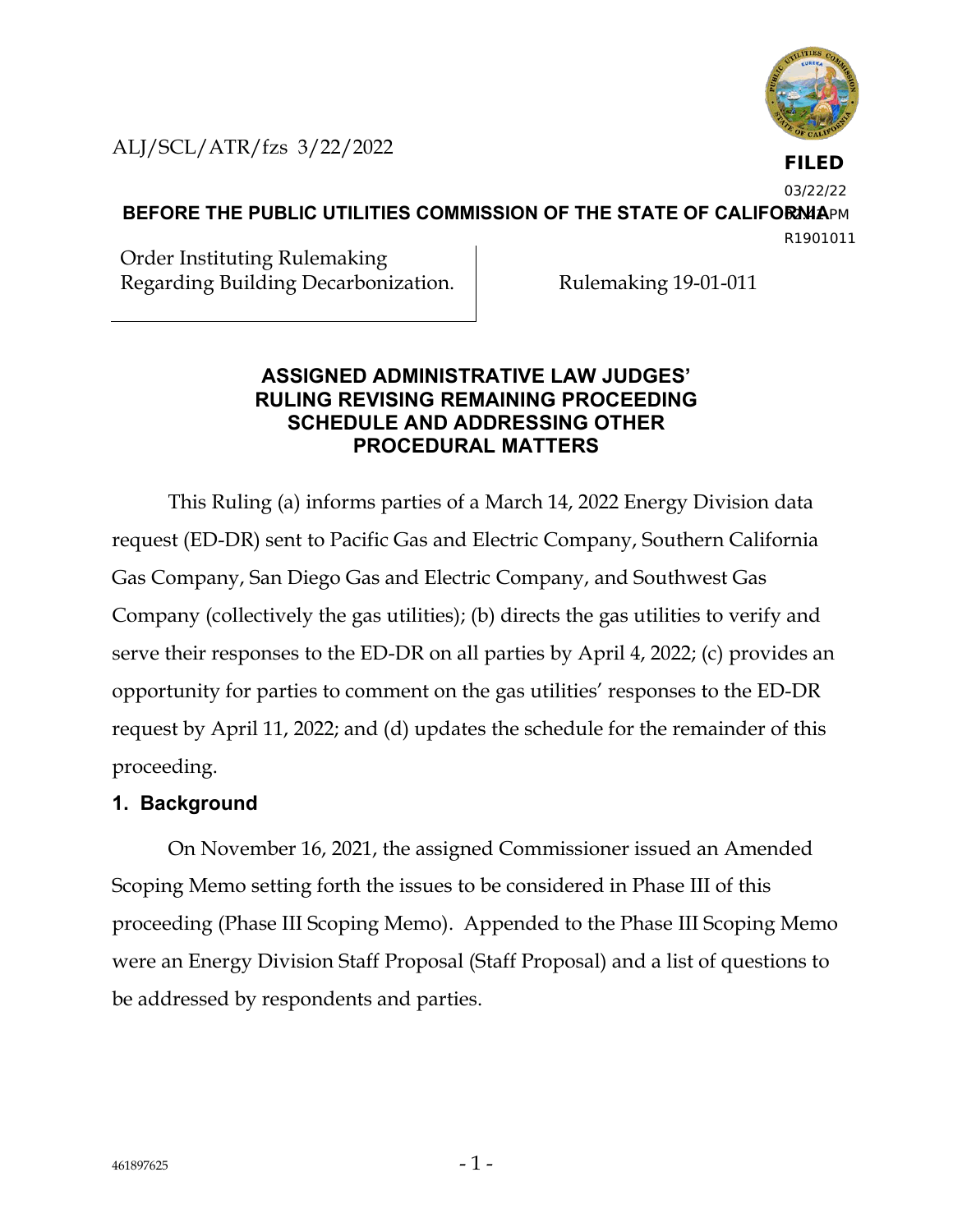Specifically, Phase III considers eliminating gas line extension allowances, refunds, and discounts provided under the current gas line extension rules. <sup>1</sup> The Phase III Scoping Memo stated that the issues to be resolved include:

- a. Whether the Commission should modify or eliminate gas line extension allowances for some or all customer classes (residential and non-residential);
- b. Whether the Commission should modify or eliminate gas line extension refunds for some or all customer classes (residential and non-residential); and
- c. Whether the Commission should modify or eliminate gas line extension discounts for some or all customer classes (residential and non-residential).

Parties filed comments and reply comments to both the Staff Proposal and list of questions in the Phase III Scoping Memo on December 20, 2021, and January 10, 2022, respectively. However, clarifications and more information were needed to assist the Commission in resolving the Phase III issues. Therefore, on January 28, 2022, the Assigned Administrative Law Judges (ALJs) issued a ruling (ALJ Ruling) seeking clarification of parties' positions along with further information and evidence regarding issues in Phase III. <sup>2</sup> Appended to

[\(https://www.pge.com/tariffs/assets/pdf/tariffbook/GAS\\_RULES\\_15.pdf,](https://www.pge.com/tariffs/assets/pdf/tariffbook/GAS_RULES_15.pdf) https://www.pge.com/tariffs/assets/pdf/tariffbook/GAS\_RULES\_16.pdf), SDG&E [\(https://tariff.sdge.com/tm2/pdf/GAS\\_GAS-RULES\\_GRULE15.pdf,](https://tariff.sdge.com/tm2/pdf/GAS_GAS-RULES_GRULE15.pdf)

https://tariff.sdge.com/tm2/pdf/GAS\_GAS-RULES\_GRULE16.pdf), and Southwest Gas Corporation [\(https://www.swgas.com/1409184638489/rule15.pdf,](https://www.swgas.com/1409184638489/rule15.pdf)

https://www.swgas.com/1409184638517/RULE\_16---GRC\_Eff-April-1-2021.pdf), and Gas Rules 20 and 21 for Southern California Gas Company

[\(https://tariff.socalgas.com/regulatory/tariffs/tm2/pdf/20.pdf,](https://tariff.socalgas.com/regulatory/tariffs/tm2/pdf/20.pdf)

https://docs.cpuc.ca.gov/SearchRes.aspx?DocFormat=ALL&DocID=445638734

<sup>1</sup> Gas Rules 15 and 16 for PG&E

https://tariff.socalgas.com/regulatory/tariffs/tm2/pdf/21.pdf). Rule 15/20 pertains to gas distribution main extensions and Rule 16 21 pertains to gas service line extensions.

<sup>2</sup> Assigned Administrative Law Judges' Ruling Seeking Clarification and Additional Information, January 28, 2022,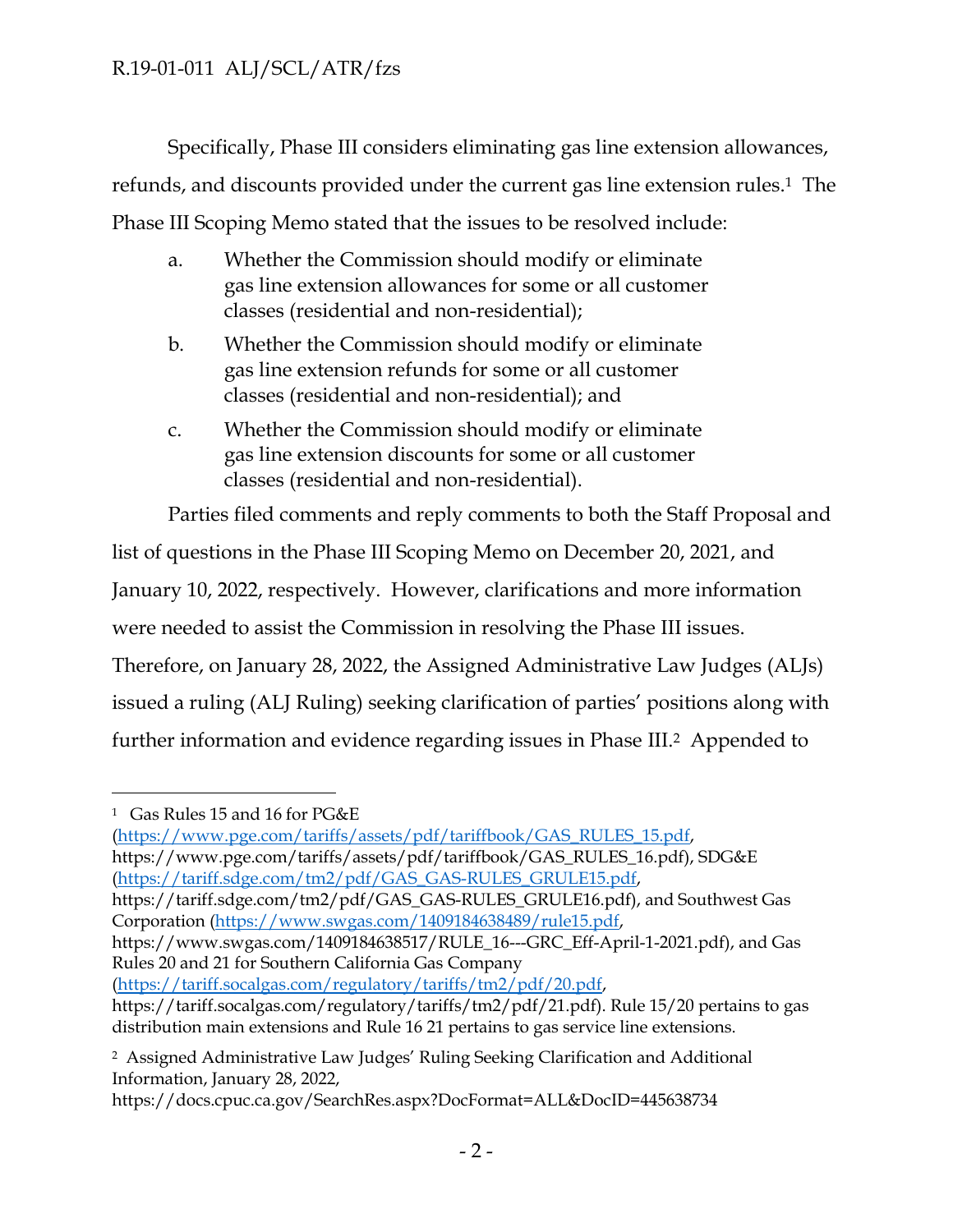### R.19-01-011 ALJ/SCL/ATR/fzs

the ALJ Ruling was a list of supplemental questions to be addressed by respondents and parties. Parties filed comments to the list of supplemental questions in the ALJ Ruling on February 22, 2022. However, not all the data requested from the gas utilities from the Phase III Scoping Memo and ALJ Ruling was provided.

On March 14, 2022, Energy Division issued a data request to the gas utilities to fill in the remaining data gaps regarding expenditure data on the gas line extension allowances, refunds, and discounts. The ED-DR is attached as Attachment 1 to this Ruling. The ED-DR included an excel spreadsheet that includes data previously submitted by the gas utilities to the Commission, as well as additional data requested by Energy Division. For the purposes of this Ruling, this spreadsheet is attached as a PDF document.

#### **2. Discussion**

The ED-DR requested the gas utilities' responses by March 28, 2022. This Ruling directs gas utilities to verify and serve their responses on all parties to this proceeding by April 4, 2022.

This Ruling provides parties an opportunity to comment on the gas utilities' responses to the ED-DR, as the Commission may consider admitting the data into the record of this proceeding. If parties choose to comment, comments must be filed and served by no later than April 11, 2022.

Lastly, this Ruling revises the remaining proceeding schedule to accommodate the receipt of the additional information and provides for the filing of briefs and submission of the matter for Commission decision. Parties should use a common outline for briefs and shall make all reasonable efforts to agree on that common outline. Respondents should take the lead to make the first proposal for that outline, and one Respondent should serve the agreed upon

- 3 -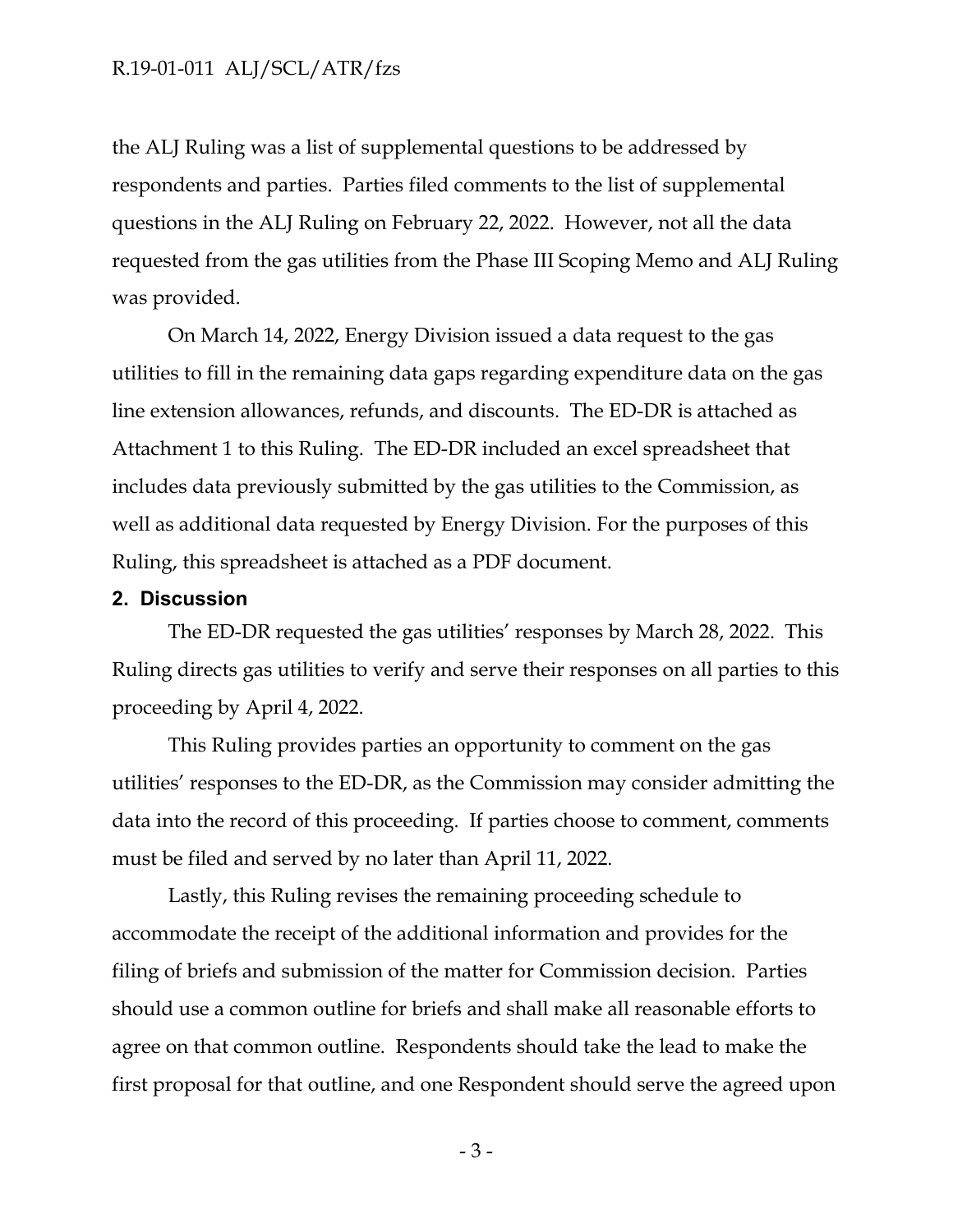# R.19-01-011 ALJ/SCL/ATR/fzs

common outline on the service list by April 13, 2022. The outline may be modified by the ALJs. If parties are unable to agree, disputes must be brought to the ALJs for resolution.

| Event                                           | Date           |
|-------------------------------------------------|----------------|
| Gas Utilities' Verified Responses to the Energy |                |
| Division Data Request due to be served on the   | April 4, 2022  |
| Service List                                    |                |
| Comments to the Gas Utilities' Responses to the | April 11, 2022 |
| <b>Energy Division Data Request</b>             |                |
| One Respondent to Serve the Agreed Upon         | April 13, 2022 |
| <b>Common Outline for Briefs</b>                |                |
| <b>Opening Briefs</b>                           | May 4, 2022    |
| Reply Briefs, Submission Date                   | May 18, 2022   |
| <b>Proposed Decision</b>                        | August 2022    |
| Final Decision (expected)                       | September 2022 |

## **IT IS RULED:**

1. That the named gas utilities shall serve their verified responses to Energy Division's March 14, 2022 data request on all parties by April 4, 2022.

2. Parties may file and serve comments on the gas utilities' responses to Energy Division's March 14, 2022 data request and shall do so no later than April 11, 2022.